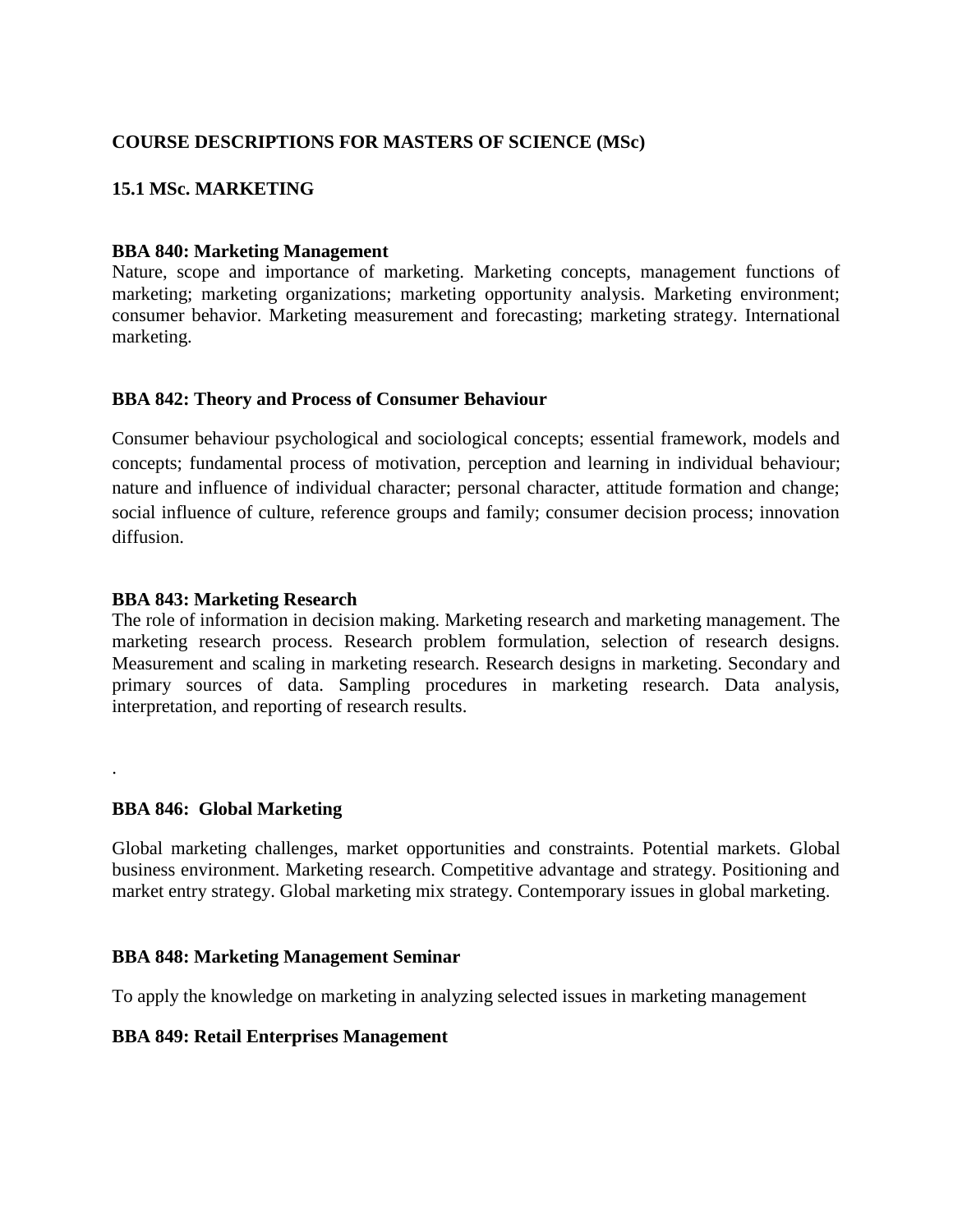Retail organizations; management, application of technology and retail strategic and financial planning. Issues, problems and practices in retail operations management. Role of retailing in distribution, its structure and dynamics. Retail merchandise planning, buying and control. Retail store location, layout, presentation and management. Retail business strategies; current theories and techniques in formulation and implementation. Retail sales promotion.

### **BBA 850: Advertising Media Policy and Strategies**

Media planning and evaluation; selecting media options; media concepts; audience accumulation and segmentation; Quantitative/qualitative media factors; inter-media adjustments; inter-media adjustments; media research and source of audience information; Media trends, and development; media technology.

### **BBA 857: New Product Development**

Nature of Product. Product ideas generation and screening. New product ideas evaluation. Market testing and Commercialization. Related marketing mix decisions for new product. New product pricing and distribution. New product promotion. Managing the product lifecycle

## **15.2 MSc. Human Resource Management**

### **BBA 822: Human Resource Management**

Nature and scope of management of human resource. Human Resource Management Functions, Themes in Human Resources Management, Jobs and Careers in Human Resources management. Behavioural Basis of HRM; Personality Dynamics, Organizations. Evolution of Human Resource Management. HRM system and its function. Management of Human

### **BBA 824: Organizational Behavior**

Basic concepts of organization behavior. Review of organizational behavior at individual, group and formal organization levels. Systematic understanding of how total organization and its components parts function. Review of inter- personal and inter- group relationship in an organization. Need for understanding change and problems of change at individual, group and organization levels. Performance evaluation and organizational effectiveness. Motivation and theories of motivation. Communication process in an organization.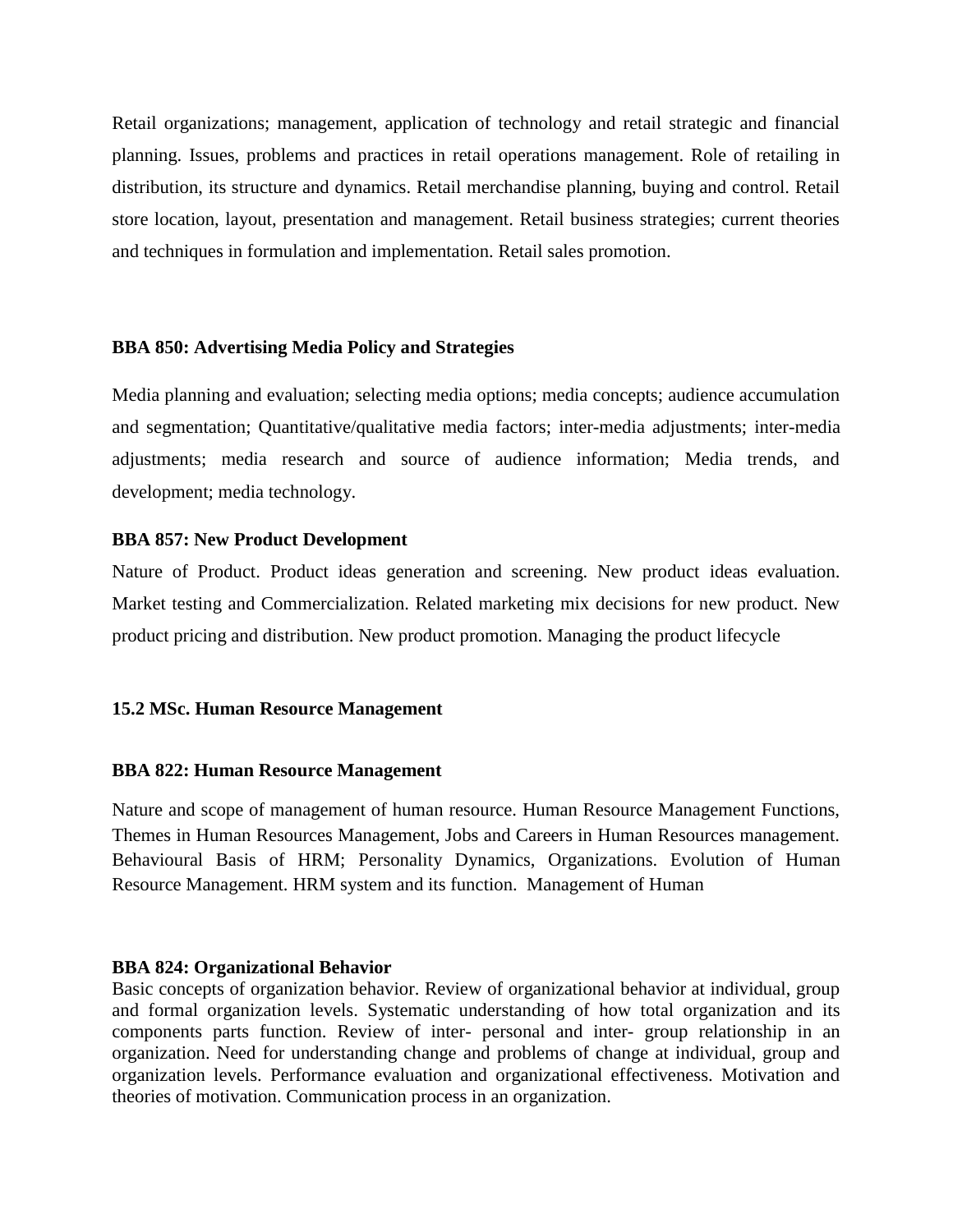# **BBA 826: Human Resources Employment and Development**

Recruitment; Theory; Job Application, Evaluation and benchmarking recruitment. HR needs Assessment; Training Phase, Evaluation Phase, Training Needs Identification, Learning Theory. Design and provision of needs related Training. Training Objectives, Methods, and Locations. Training Ethical and Intercultural Issues. Competitiveness and Human Resources Approaches; Specific Interventions, HRM in the workplace

## **BBA 827: Employee Reward and Compensation**

Job Evaluation; Features and Techniques Measurement Techniques and Problems. Job Evaluation Schemes. Performance Appraisal Systems; Organizational Strategy/Values and Job Behavior, Functions of Performance Appraisal, Criteria for a good system, Types of Performance, Methods of Appraising performance, Employee Performance Raters, Appraisal Feedback. Compensation Systems Development; Employee Satisfaction and Motivation, Equities Establishment, Legal Regulations of Compensation Systems, Compensation Systems Administration. Incentive Compensation and Benefits; Pay-Performance Linkage, Individual and Group Incentives, Pay-For-Performance Barriers, Types of Benefit, Indirect Compensation. Separation: Dismissal, Layoffs, Outplacement, Retirement, and Retrenchment

## **BBA 823: Strategic Management**

Introduction to strategic management. Elements of strategic management and nature of strategic decisions. Strategic management process. Environmental, industrial and internal analysis: evaluation and selection of strategy; formulation of functional strategies, strategy implementation and control.

# **BBA 830: Industrial Relations and Law**

Historical Perspective. Organization Environment and industrial relations. Collective Bargaining and Conflict Resolution; Forming and organizing Trade unions; Private and Public Sector. Approaches to Bargaining. Negotiation Techniques. Dispute and Conflict Resolution. Labour and Employment Law as it relates to among others contracts, dismissal, redundancy, data protection, health and safety

## **BBA 888: Human Resource Management Seminar**

The seminar provides a broad coverage of various Human Resource Management issues; Global issues in HRM, Diversity Management, Ethical issues, Emerging issues in HRM, presentations will be done on topical issues, review and critique of scholarly journals and materials in Human Resource Management.

## **BBA 833: Industrial Health, Safety, and Welfare**